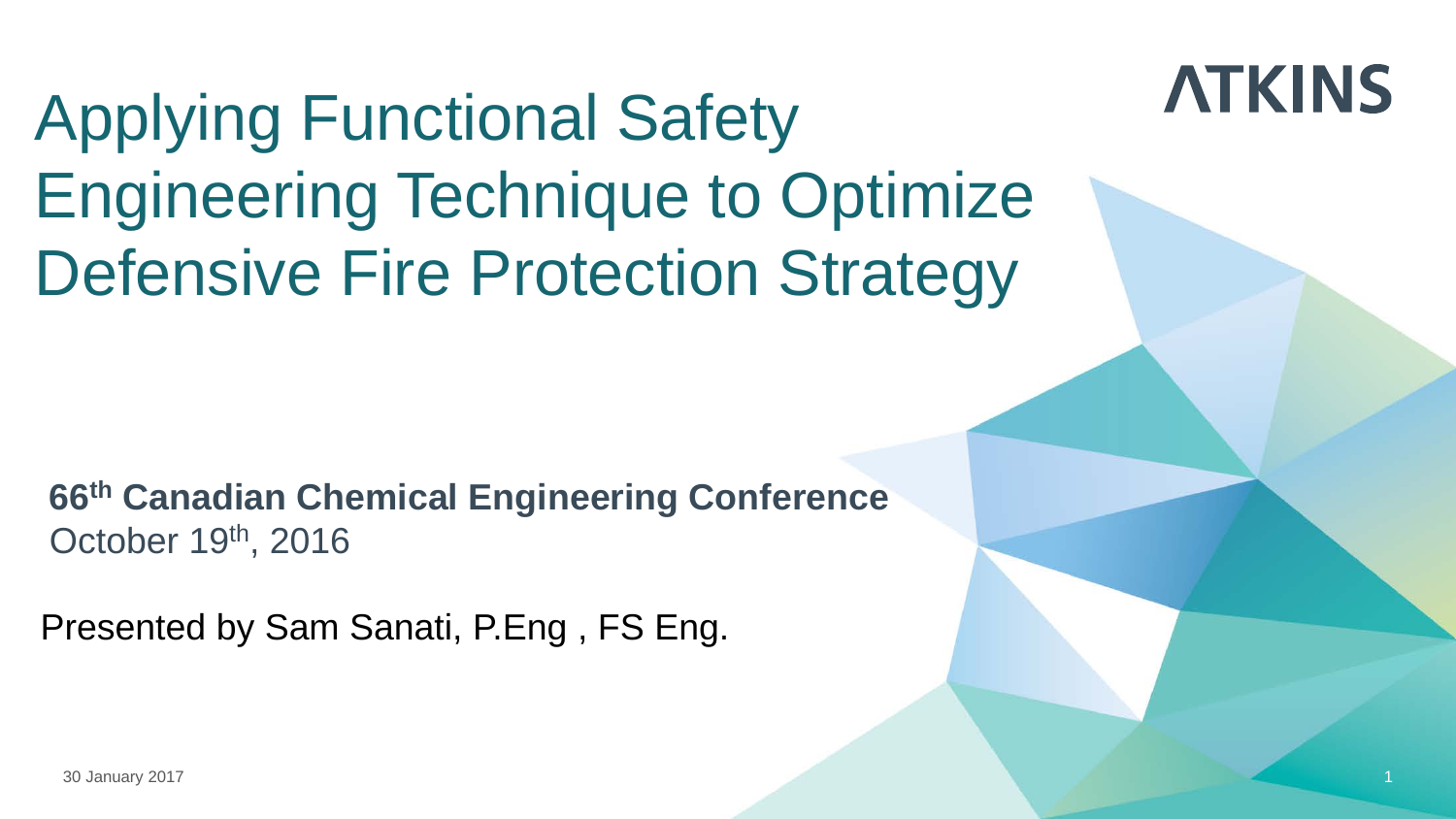## Fire Protection Design

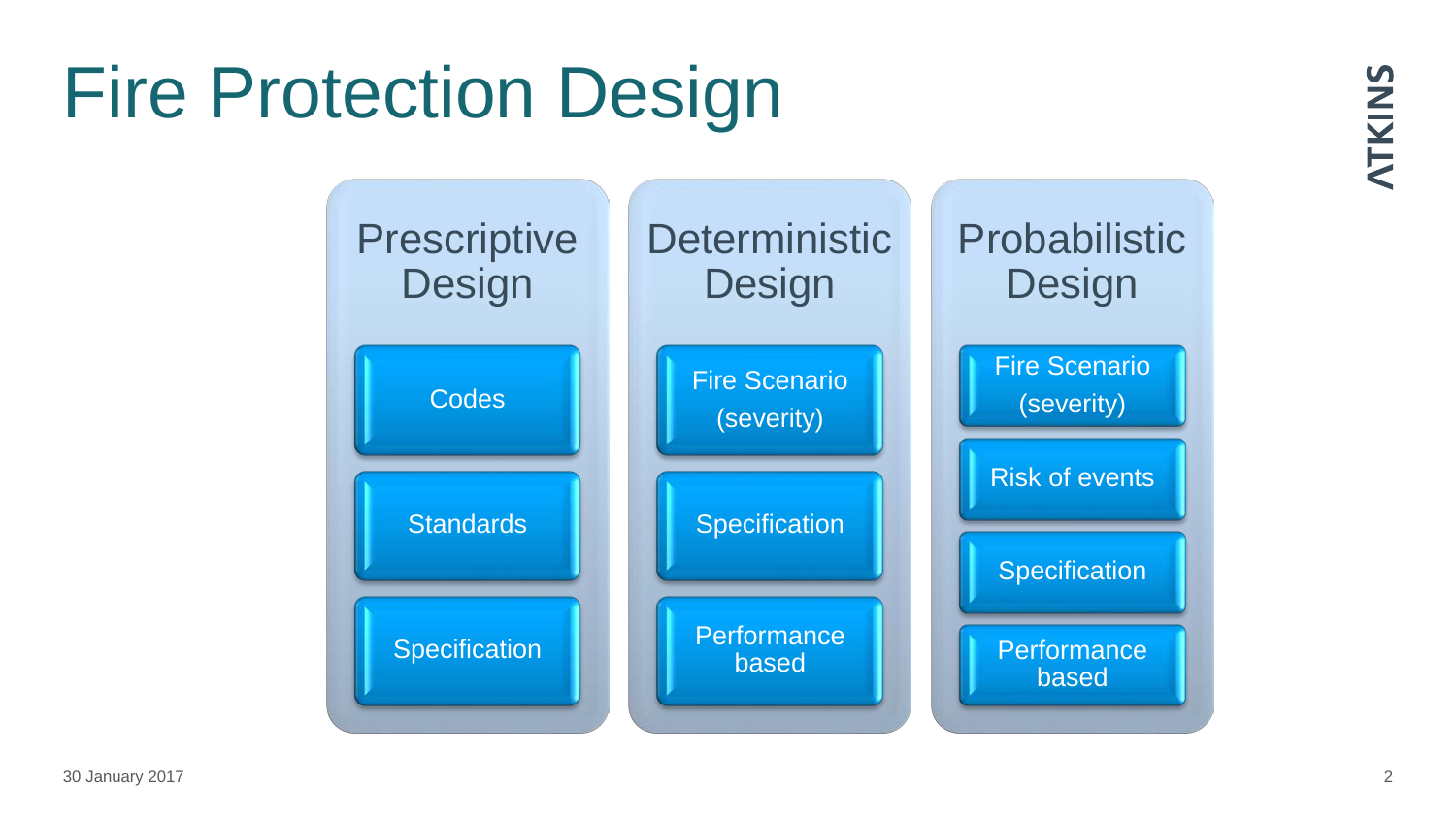## Deterministic vs Probabilistic

NFPA 551 Definitions:

Deterministic Model:

In a deterministic model, the quantities being modeled are treated as being completely certain — the purpose of the model is to provide an estimate of these quantities.

Probabilistic Method:

In a probabilistic model, the quantities being modeled are treated as being uncertain — the purpose of the model is to quantify the degree of uncertainty in these quantities.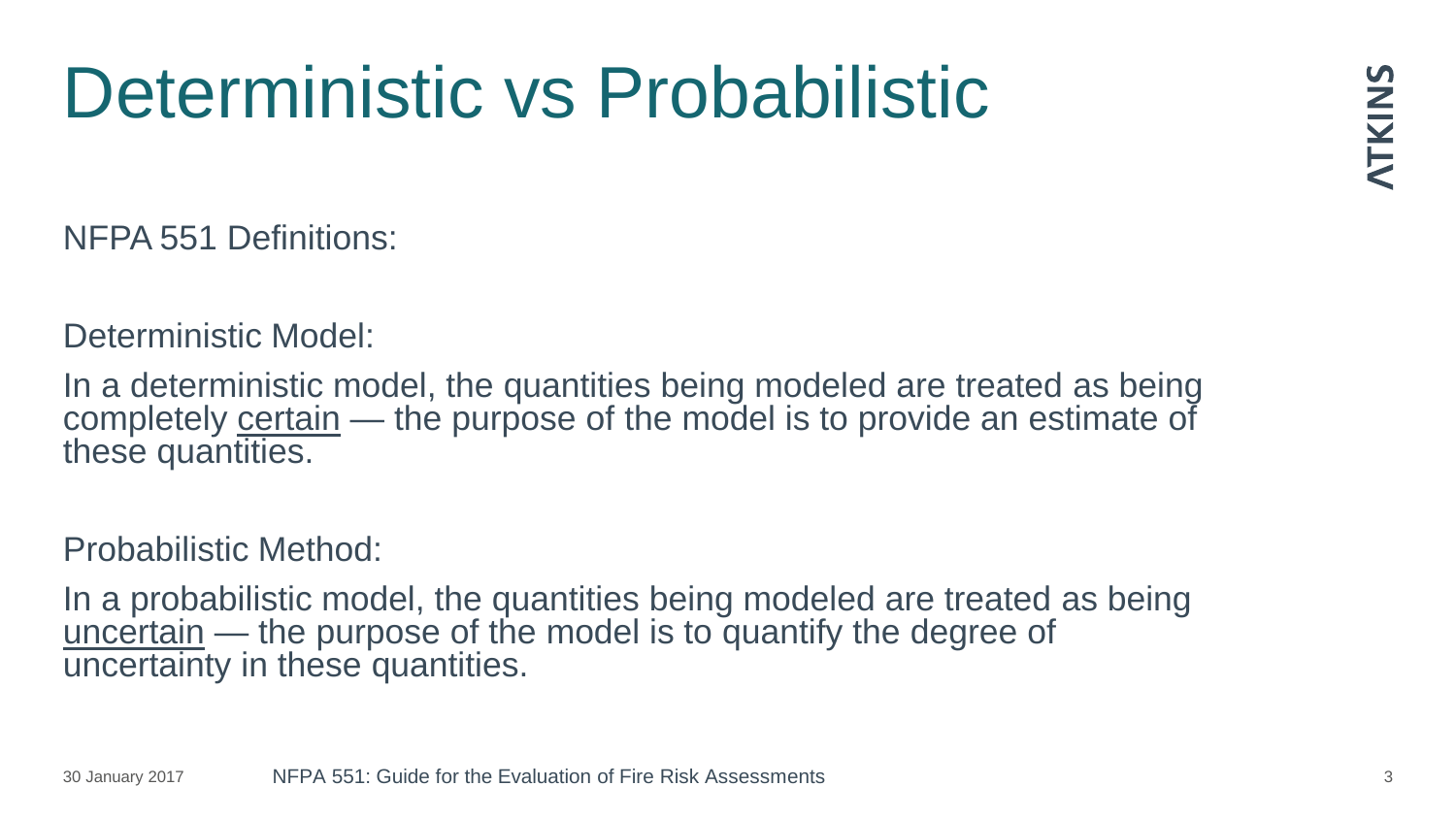## Defensive Fire Protection

NFPA 600 Definitions:

Defensive:

The mode of manual fire control in which the only fire suppression activities taken are limited to those required to keep a fire from extending from one area to another.

Offensive:

The mode of manual fire control in which manual fire suppression activities are concentrated on reducing the size of a fire to accomplish extinguishment.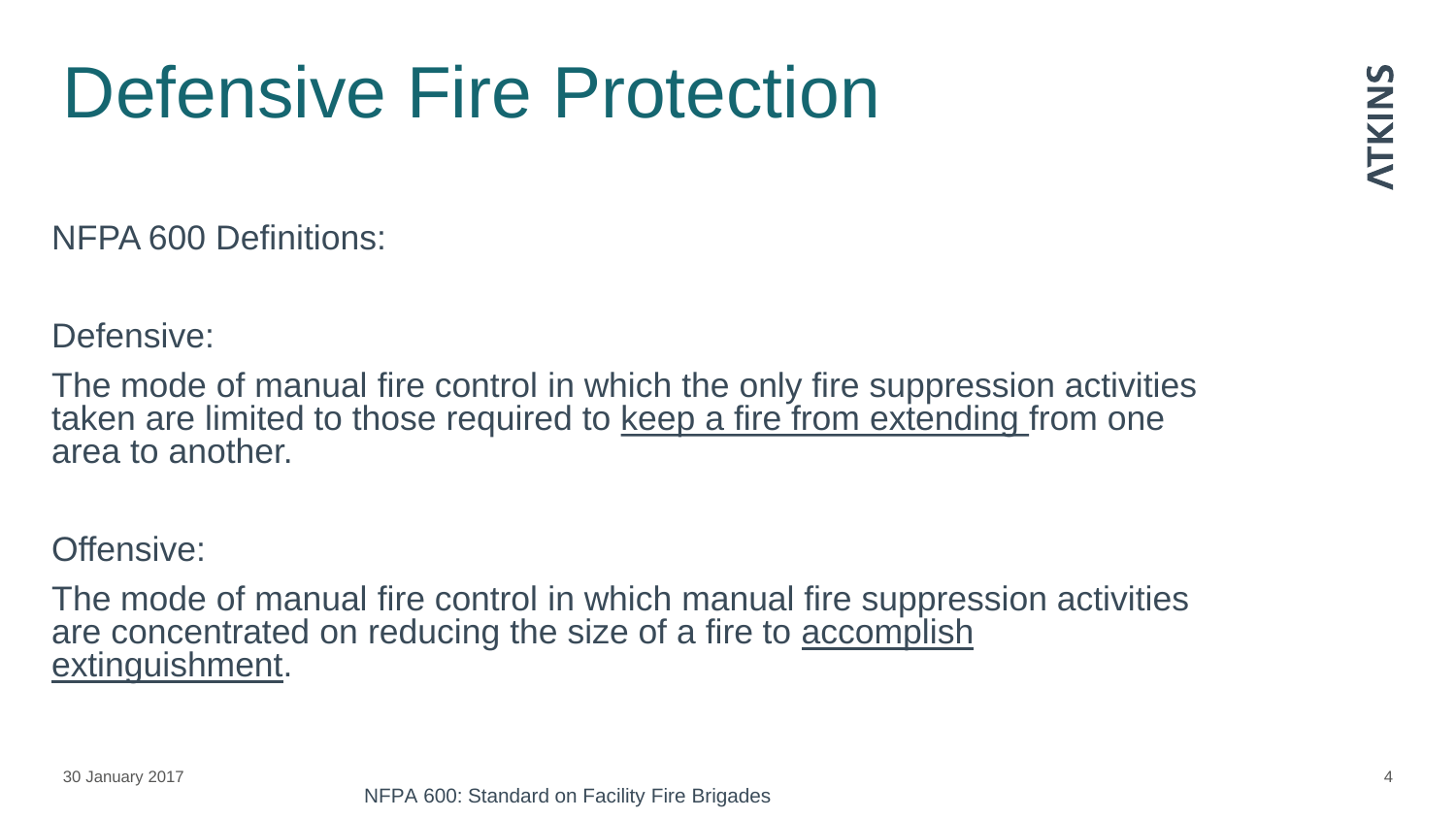## Risk Based Fire Protection Design

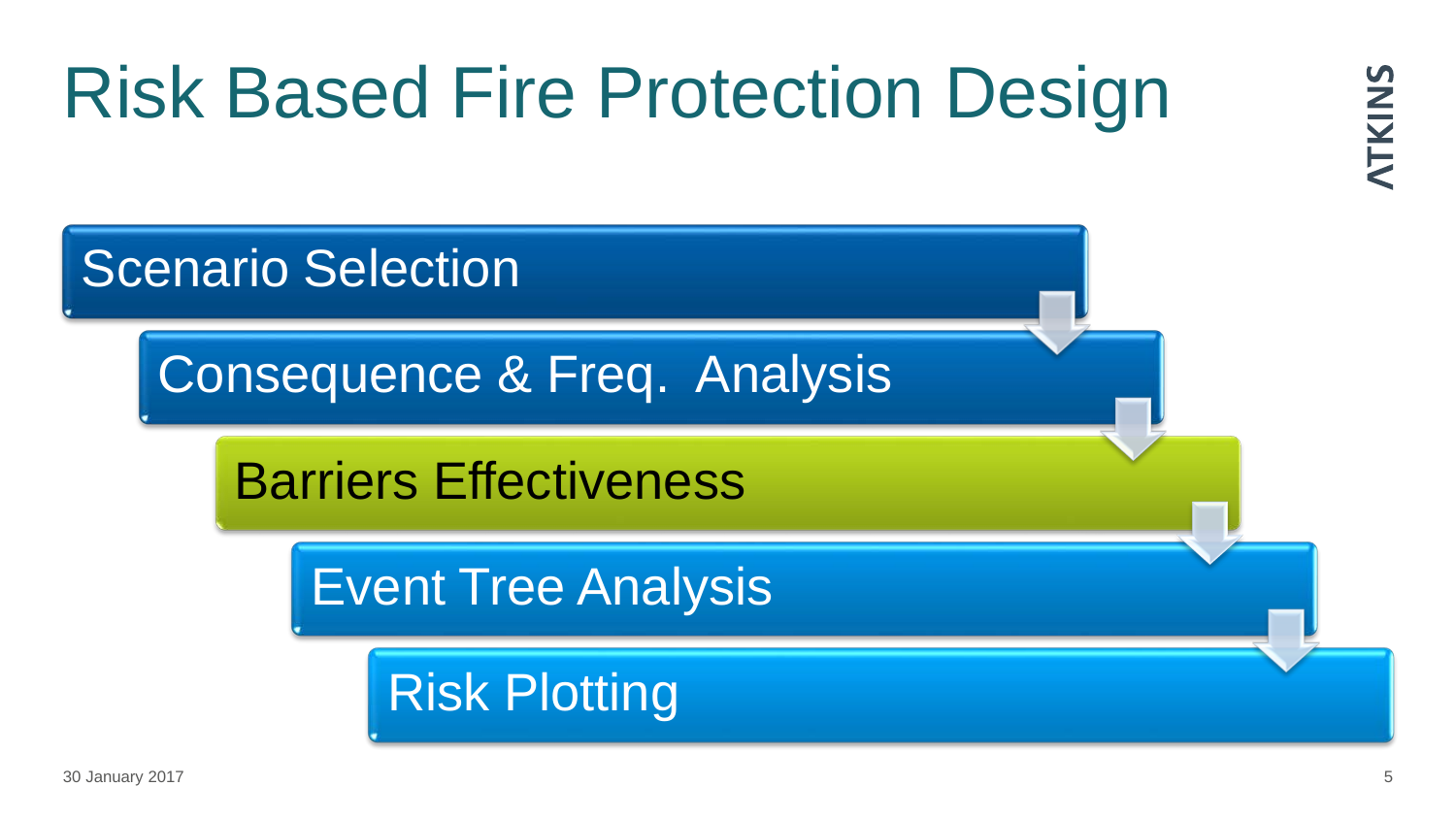#### Event Tree Analysis

Leak **Frequency**  Ignition **Probability** 

Immediate to Delay Ignition

#### Event Frequency

**ATKINS** 

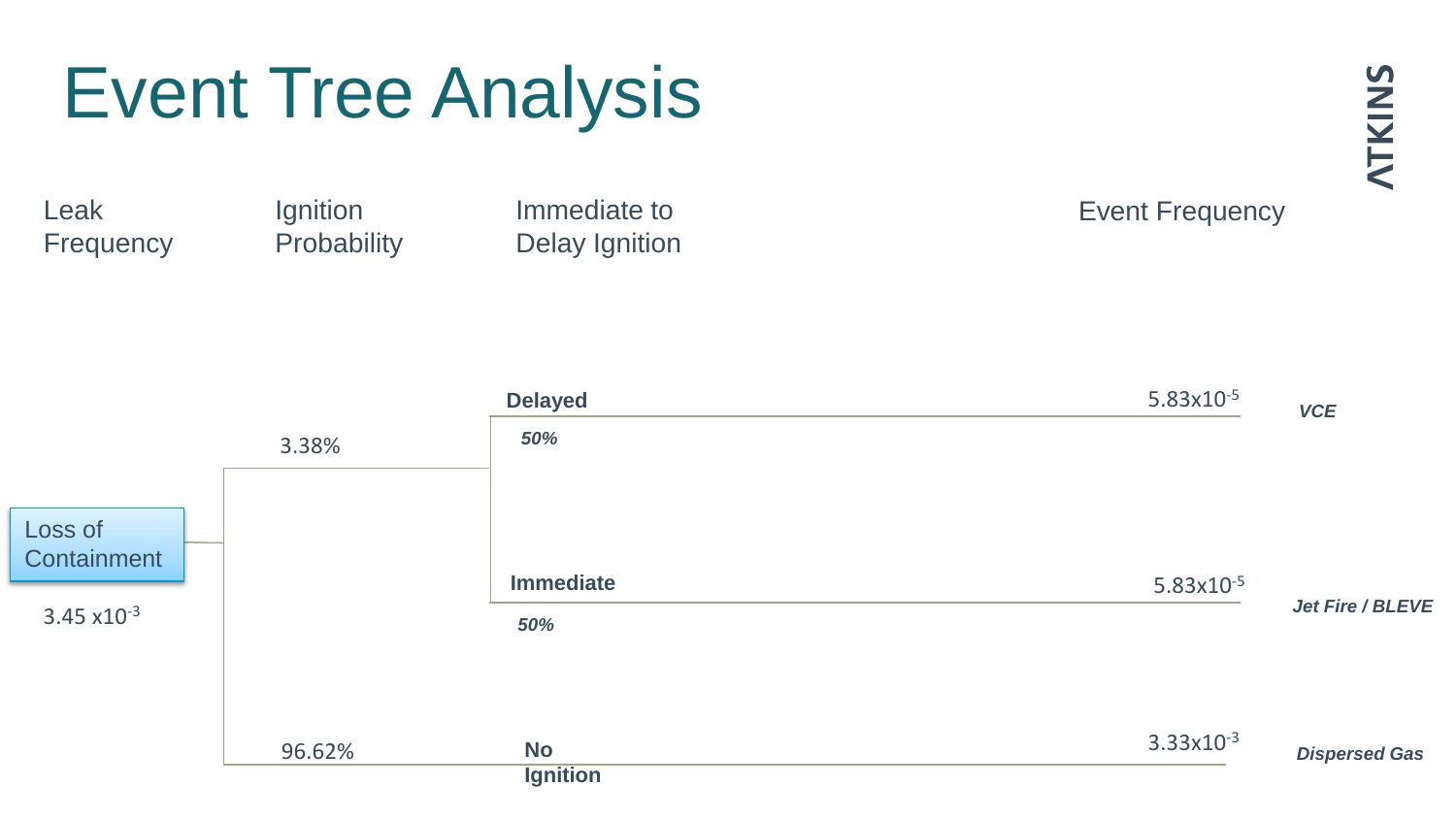## ETA with Barriers

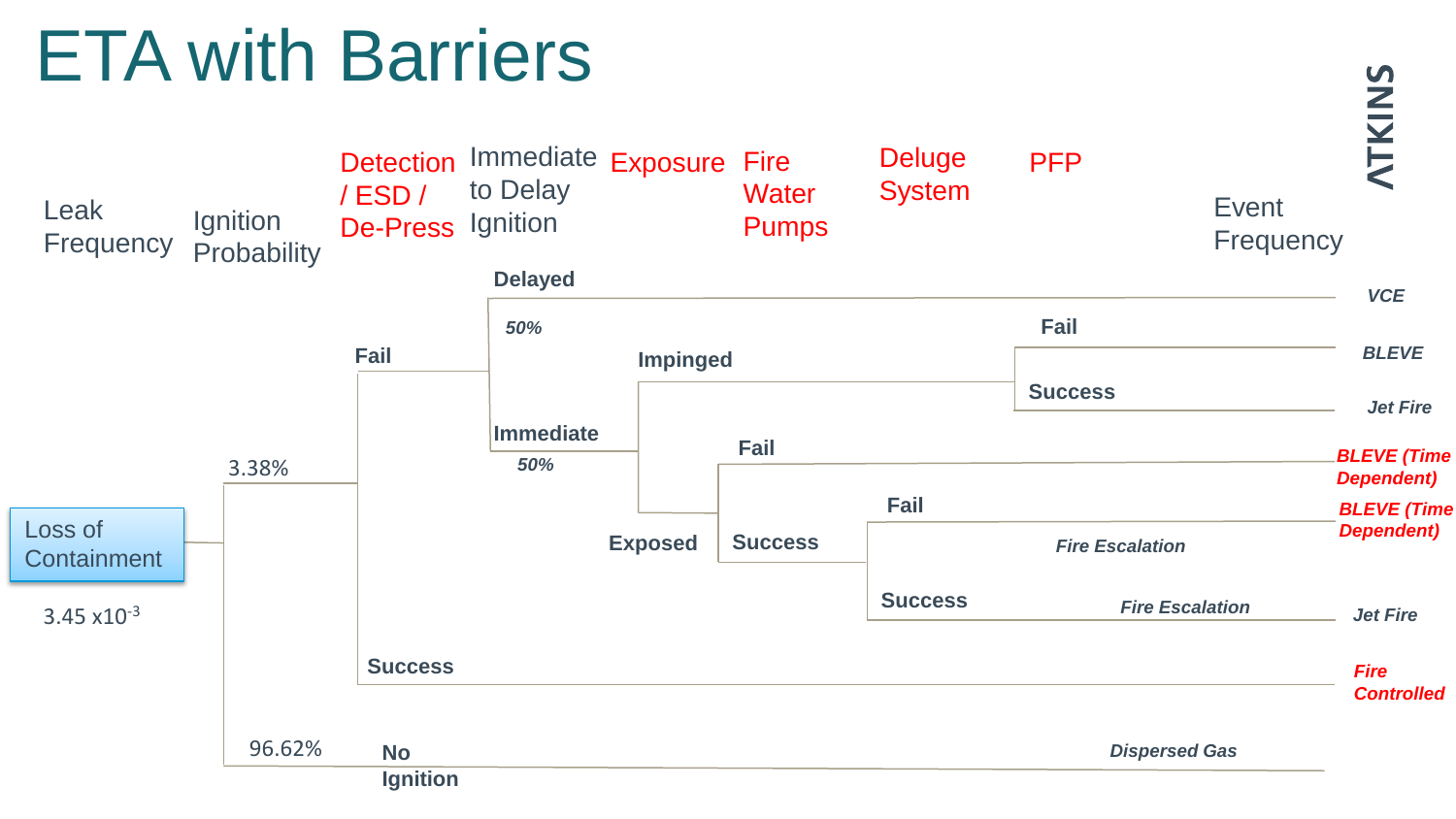## Reliability of Barriers

Reliability of the barriers depends on:

- $\triangleright$  failure frequency
- $\triangleright$  test intervals,
- $\triangleright$  mean time to restore (MTTR) and
- $\triangleright$  diagnostic coverage.

# $PFD \approx \lambda_{\text{DII}} \cdot \tau / 2$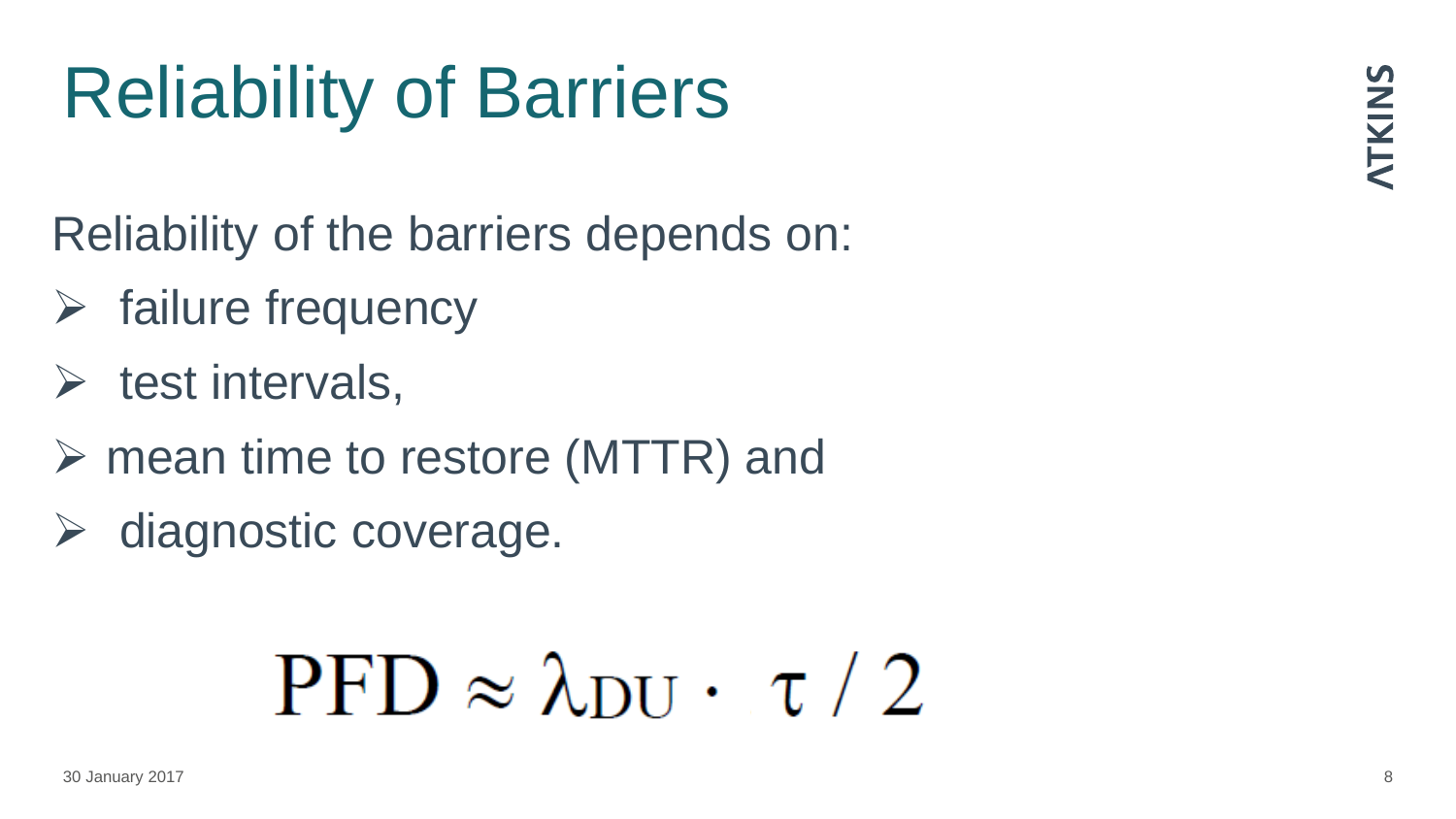#### Failure on Demands

| <b>Type of Barriers</b>            | <b>Failures</b>             | <b>Test Interval (yr)</b> | <b>Calculated PFD</b> | <b>Selected PFD</b>                           | <b>Remarks</b>                                                                    |
|------------------------------------|-----------------------------|---------------------------|-----------------------|-----------------------------------------------|-----------------------------------------------------------------------------------|
|                                    | (per 10 <sup>6</sup><br>hr) |                           |                       | <b>(Based on Industry</b><br><b>Practice)</b> |                                                                                   |
| Gas Detector (IR)                  | 2.26                        |                           | $4.49x10^{-3}$        | $3.07x10^{-3}$                                | Test interval every 3 months.<br>However, standard test interval is<br>every year |
| <b>Fusible Link</b>                |                             |                           |                       | $1x10^{-6}$                                   | Reference: Grosse et al (1996)                                                    |
| <b>Deluge System</b>               | 5.8                         |                           | $1.27 \times 10^{-2}$ | $1.5x10^{-2}$                                 | Selected PFD is based on OGP                                                      |
| <b>Diesel Fire Water</b><br>Pump   | 1550.38                     | 0.02<br>(Per NFPA weekly) | 0.133                 | 0.12                                          | Poorly Maintained Diesel pump is<br>0.12                                          |
| <b>Passive Fire</b><br>Protection  |                             |                           |                       | 0.01                                          | <b>CCPS</b>                                                                       |
| <b>Emergency Shutdown</b><br>Valve | 6.5                         |                           | $2.89x10^{-3}$        | $2.89x10^{-3}$                                |                                                                                   |
| <b>ESD Logic Solver</b>            | 16                          | Unknown                   | $3.5x10^{-2}$         | $3.5x10^{-2}$                                 | Test Interval is normally 1 yr                                                    |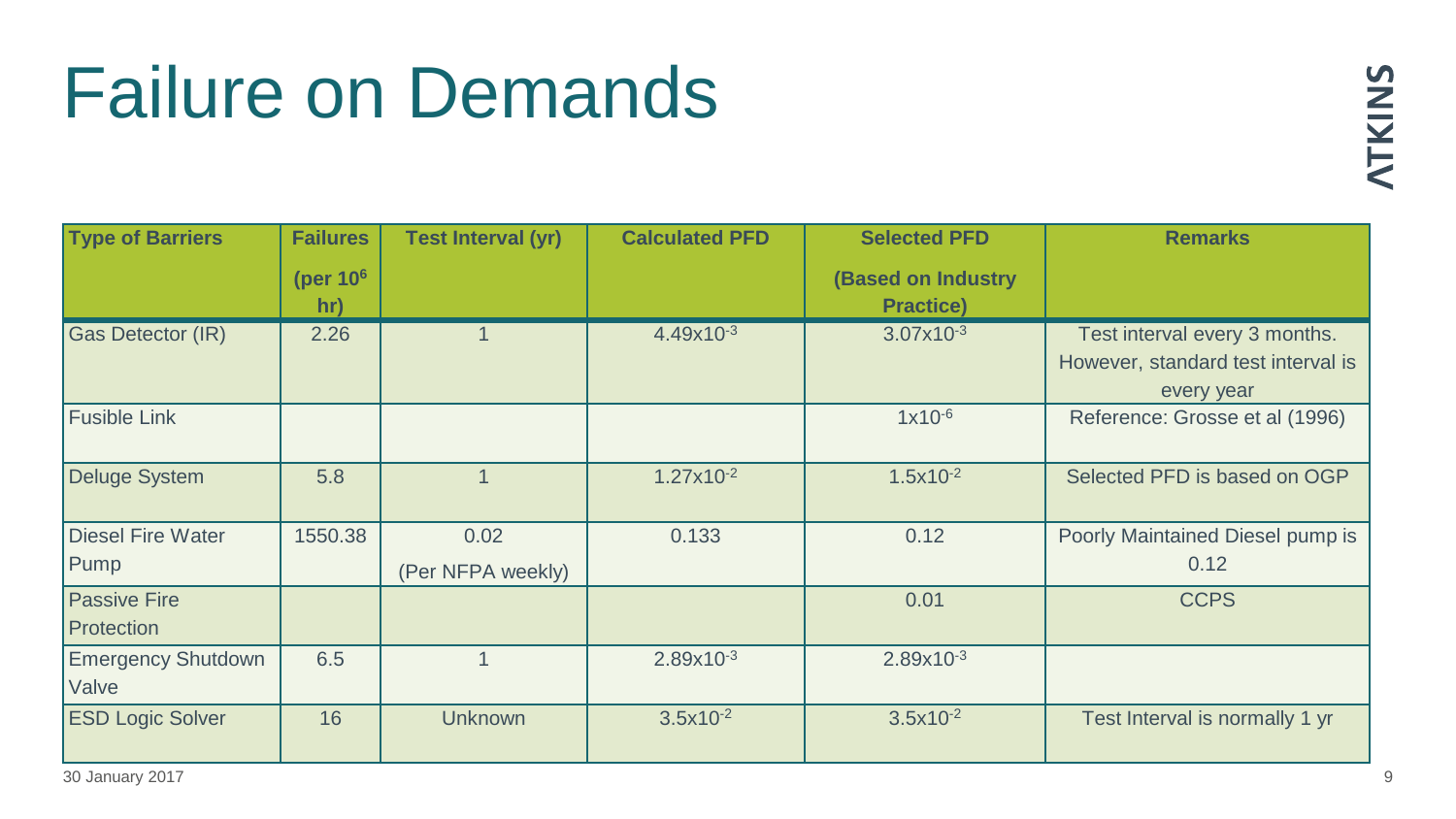## Effectiveness of Barriers

**ATKINS** 

Effectiveness of barriers and safeguards should be evaluated by considering the following elements:

- $\triangleright$  Functionality;
- $\triangleright$  Maintenance History;
- $\triangleright$  Voting Logic; and
- $\triangleright$  Dependability.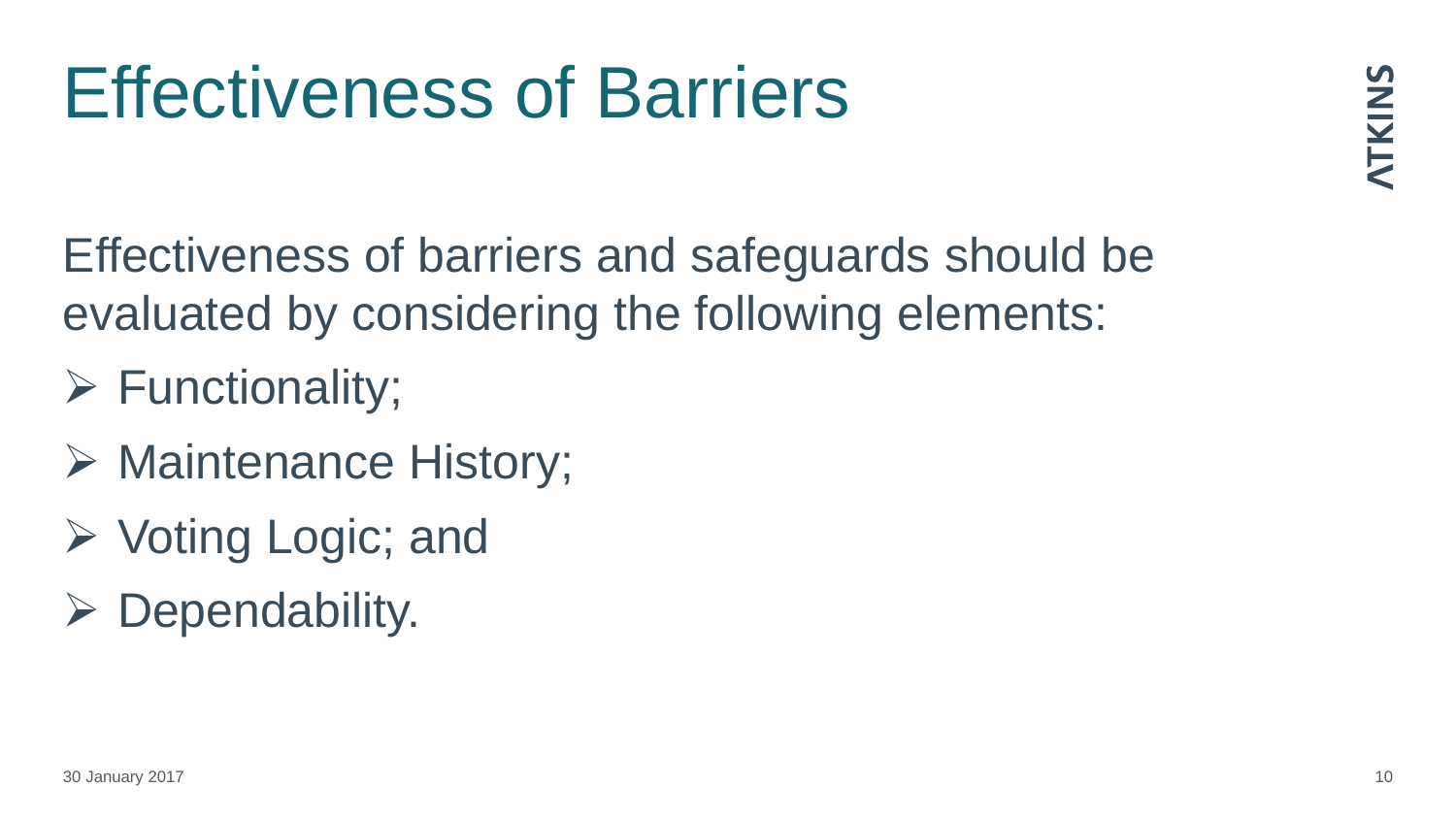## **Dependability**

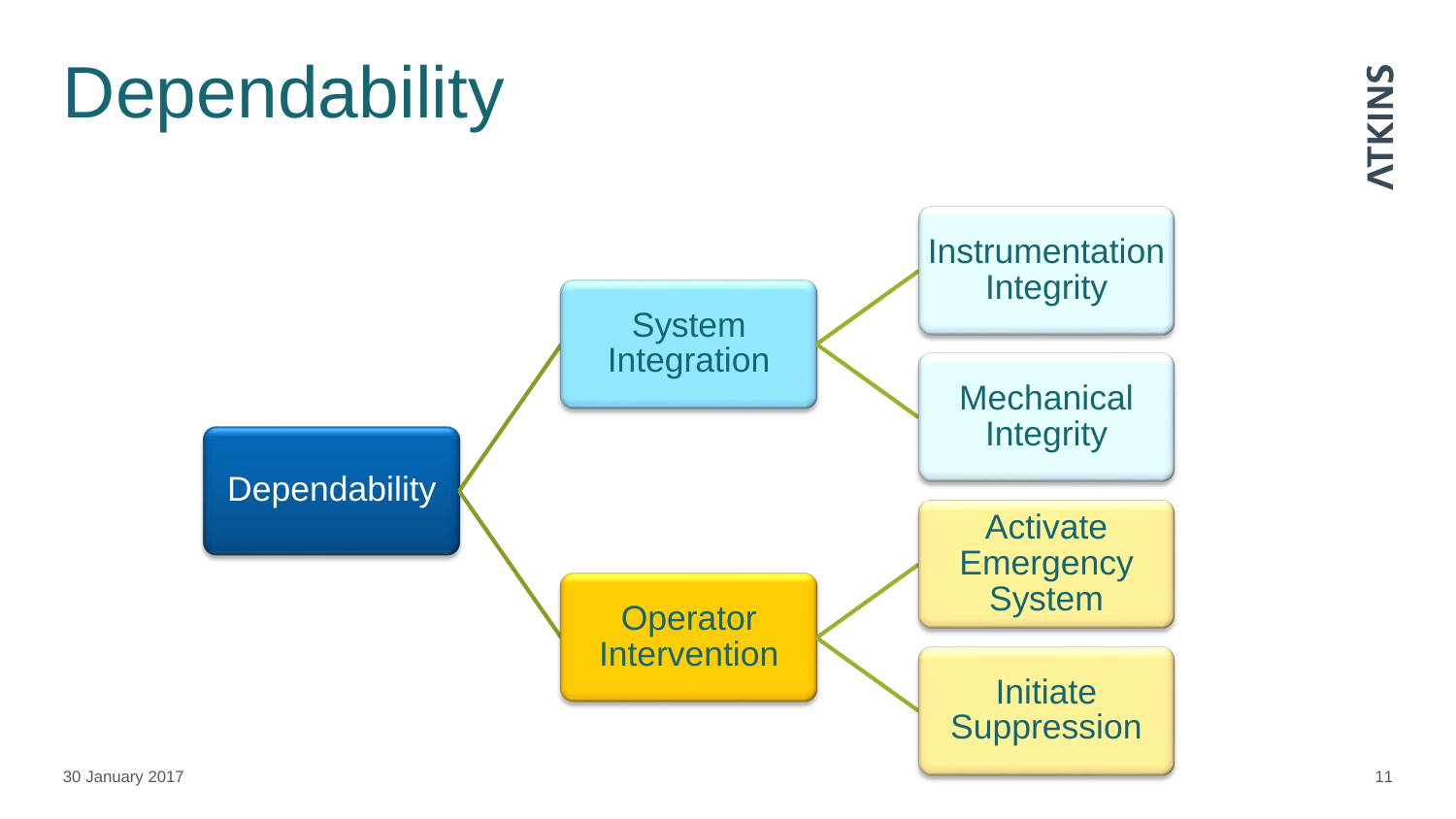## Dependable Equipment Impairment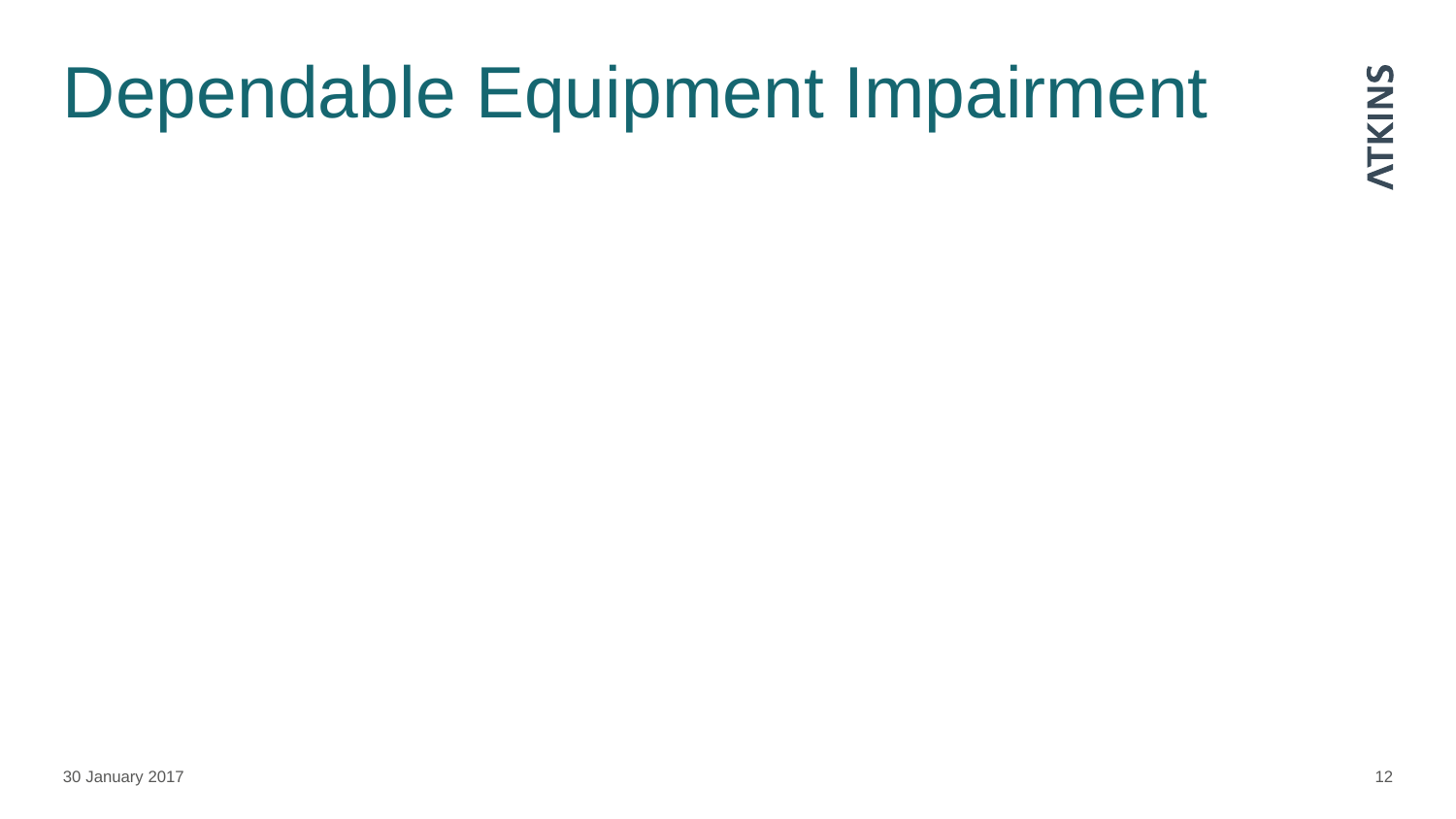## Maintenance Condition & History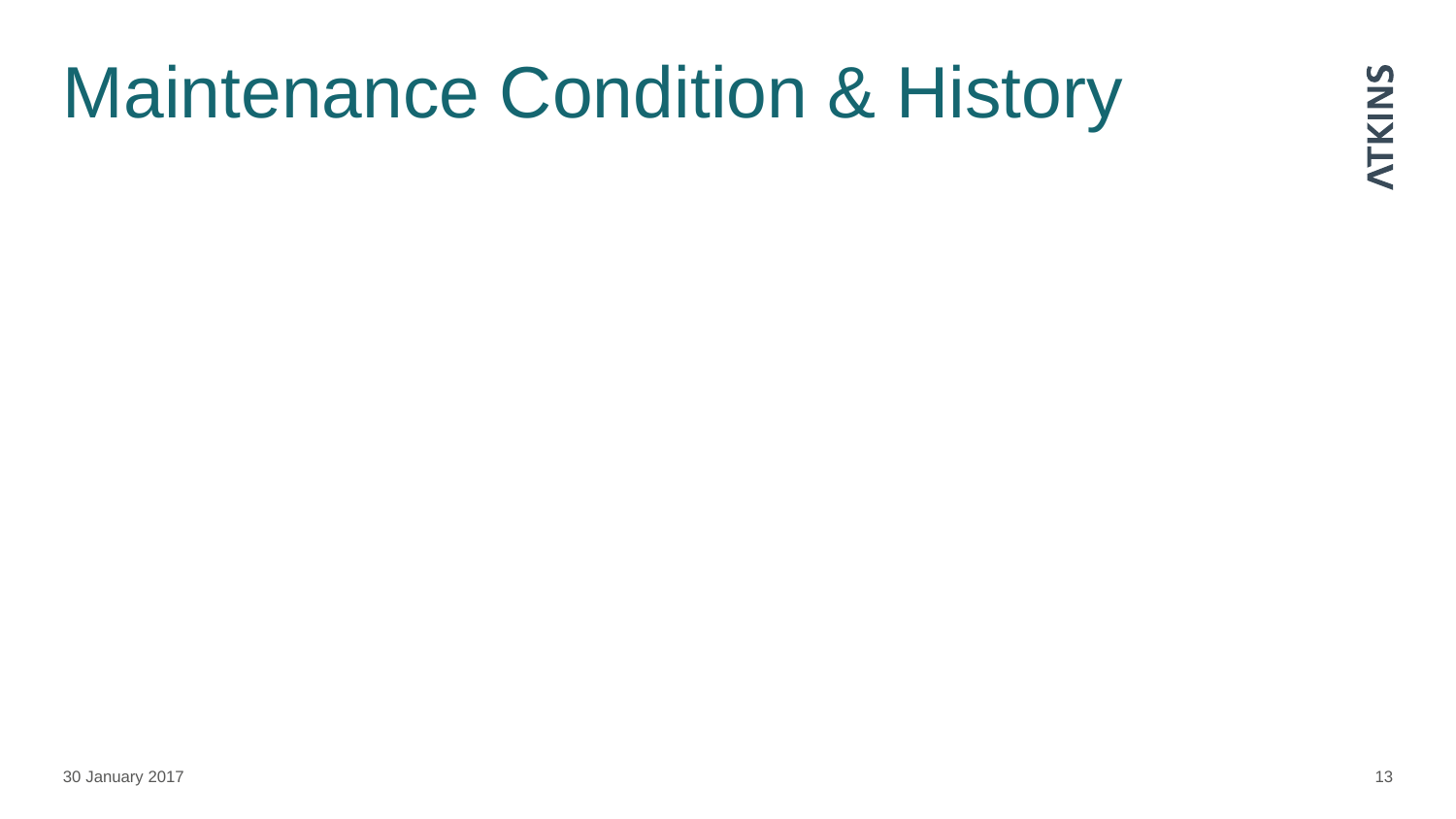## **Functionality**

- Deluge for BLEVE impingement  $(PFD=1)$
- Using Improper type of fireproofing or jacketing (PFD=1)

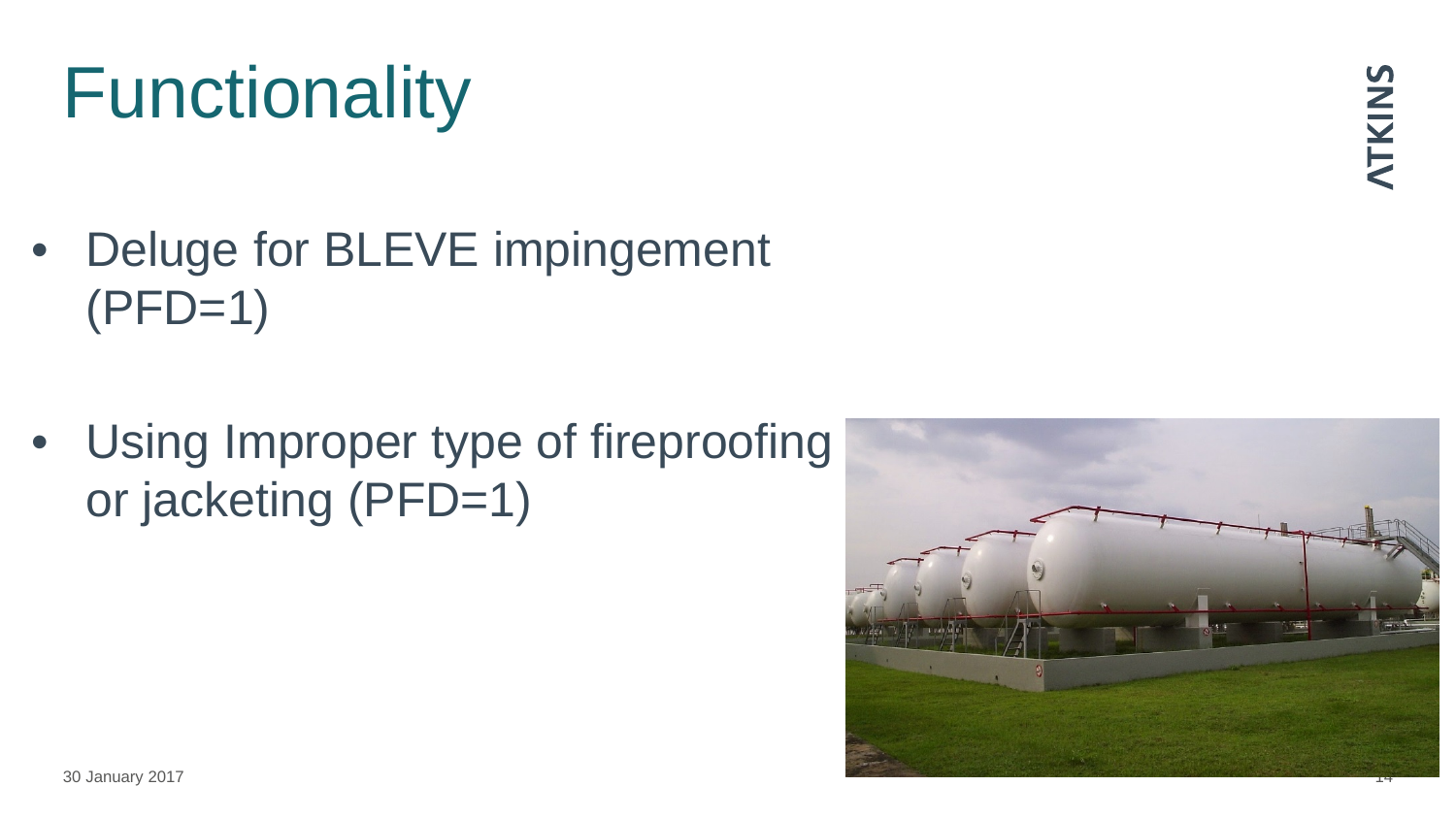## **Voting Logic**



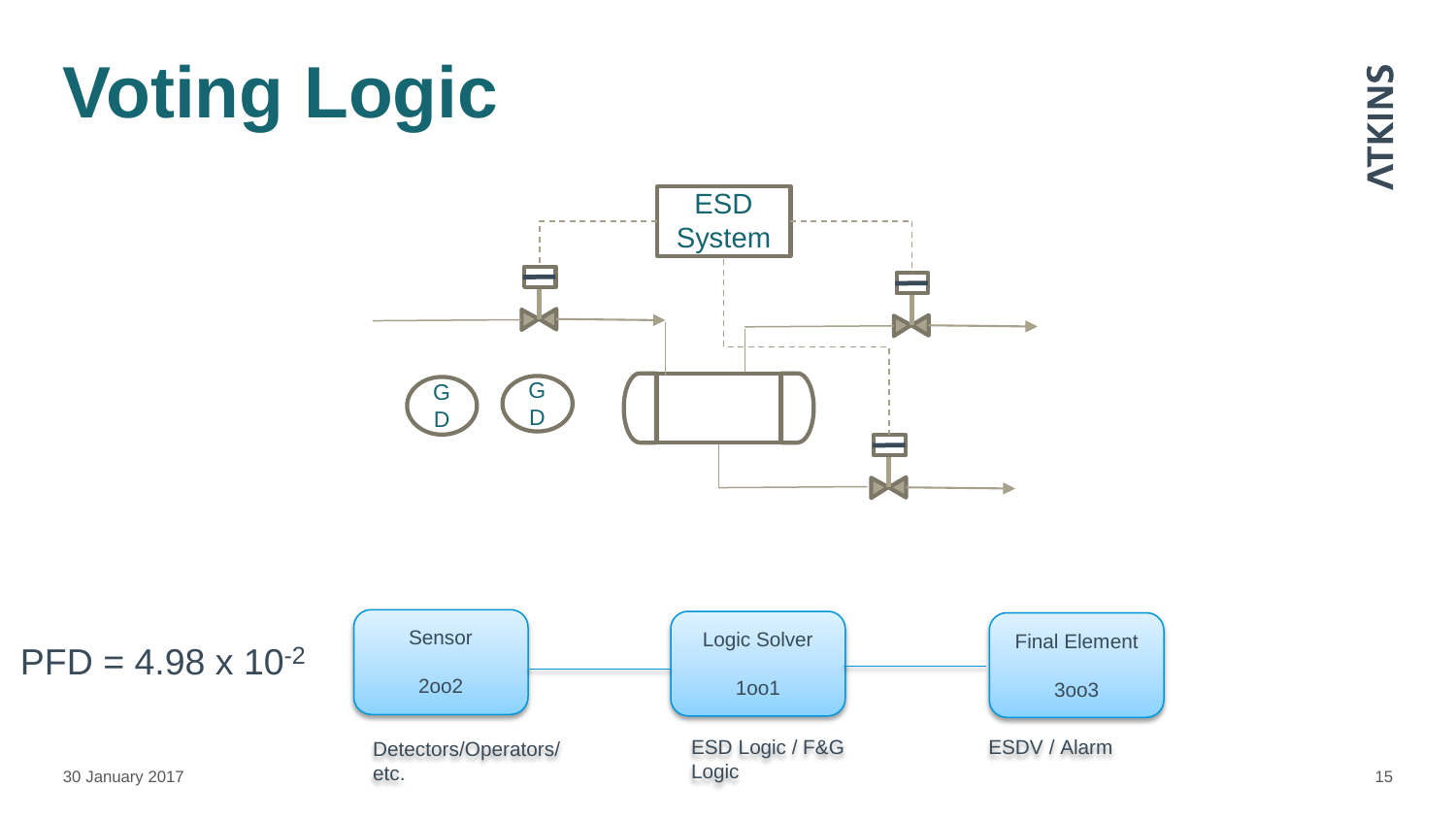



# **Voting Logic**

**ATKINS**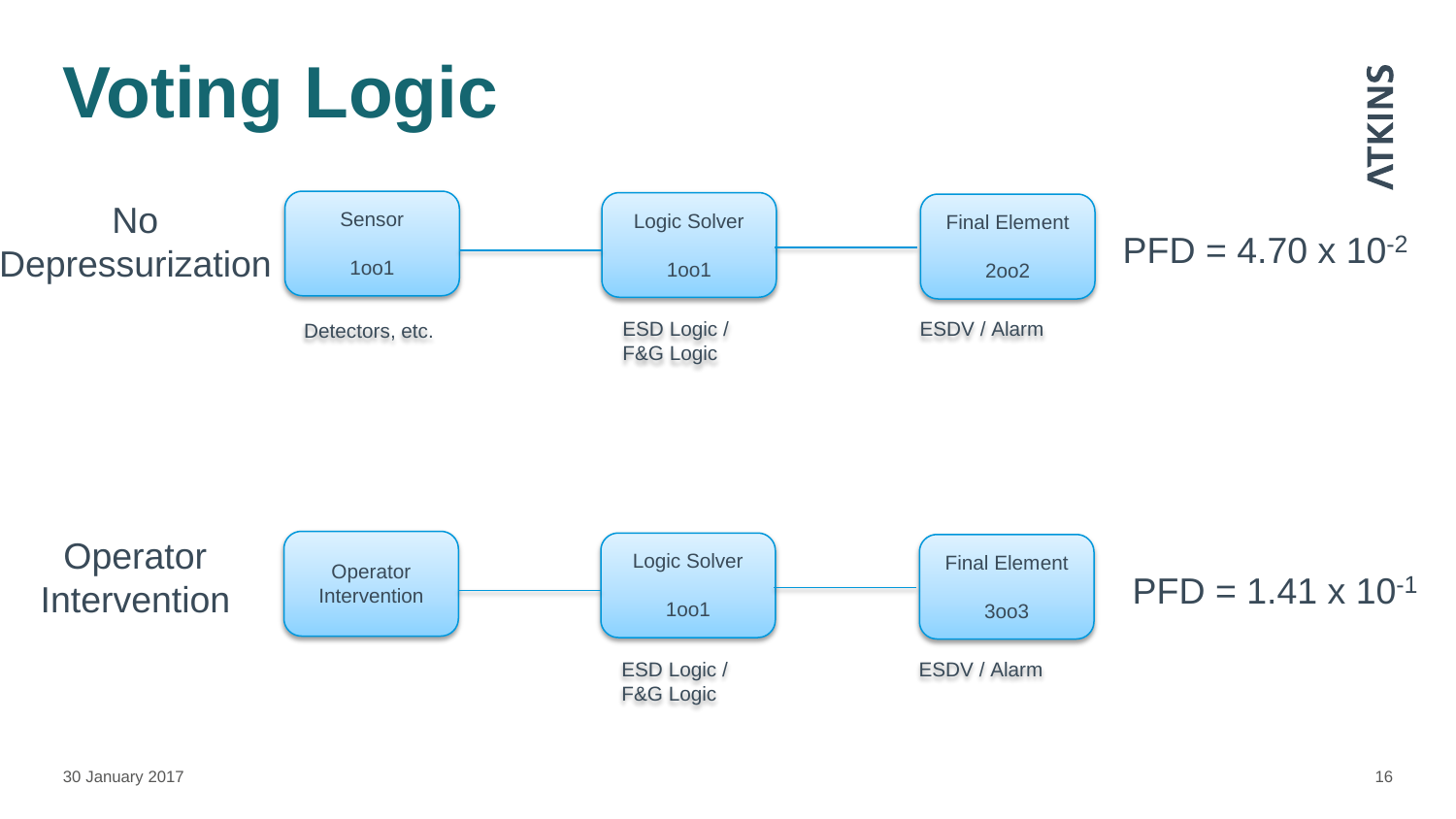## Case Study: NGL Bullets

Fire Protection System:

No PFP No F&G No De-Pressurization Poor Firewater system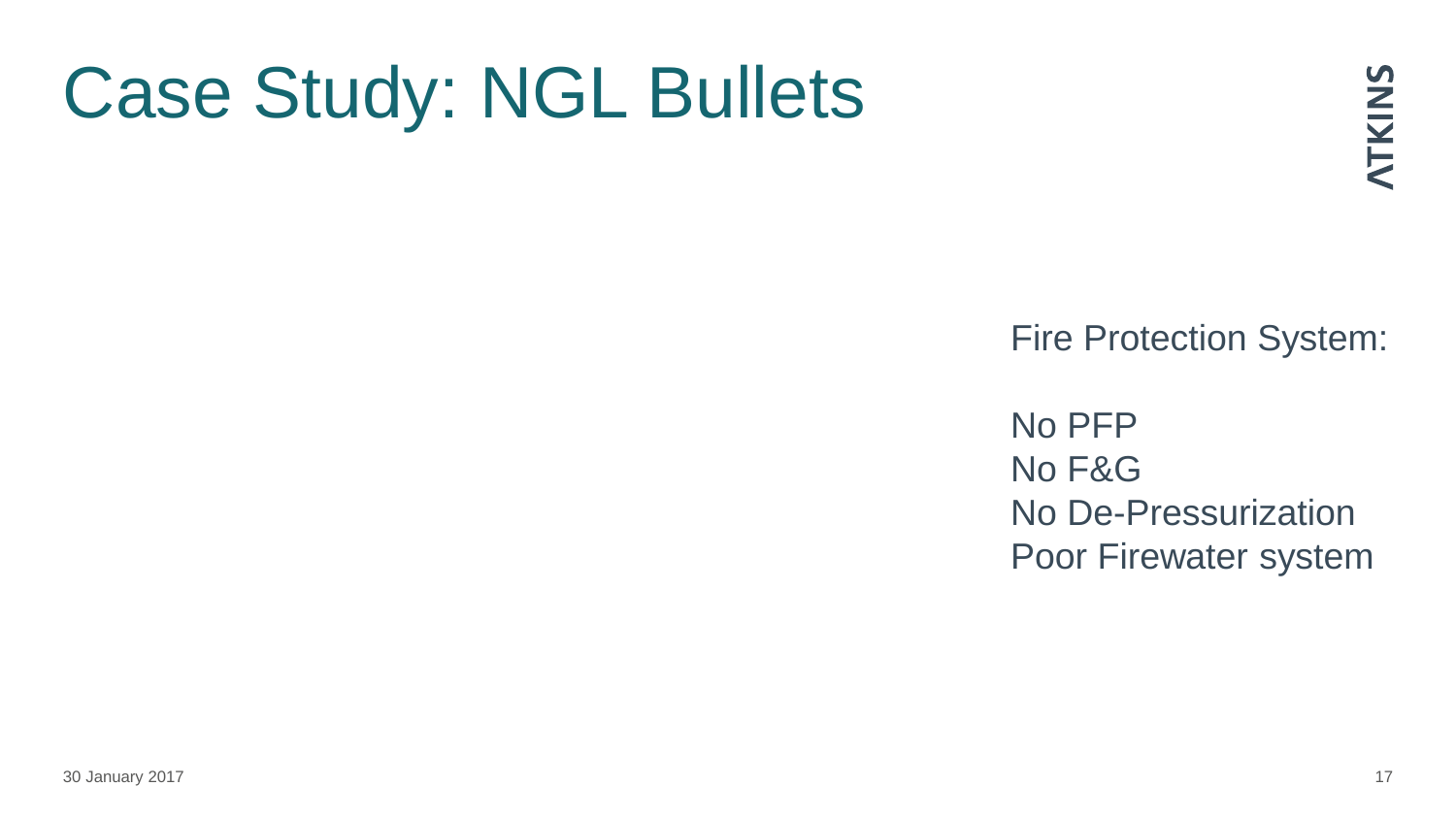## Consequence Analysis Results

| <b>Event</b>                                                  | <b>Threshold</b>                   | <b>Impact</b><br><b>Distance</b> | # Fatality |
|---------------------------------------------------------------|------------------------------------|----------------------------------|------------|
| <b>BLEVE Fireball</b><br>Distances (m) at 1 m<br>above Ground | 1000<br>tdu                        | 196 m                            |            |
|                                                               | 2000<br>tdu                        | 123 <sub>m</sub>                 |            |
|                                                               | 3200 tdu<br>(%100 Fatality)        | 72 m                             | $5^*$      |
| <b>Jet Fire</b>                                               | 35 $kW/m2$<br>$(%$ (%100 Fatality) | 46 m                             | $5^*$      |
| Overpressure                                                  | 5 psig<br>(%100 Fatality indoor)   | 64 m                             | $5^*$      |
| Overpressure<br>7.5 psig<br>(%50 Fatality indoor)             |                                    | 51 m                             | $2.5*$     |

30 January 2017 18 \* Assume 10 workers/operators are working outdoor and 5 operators inside the building.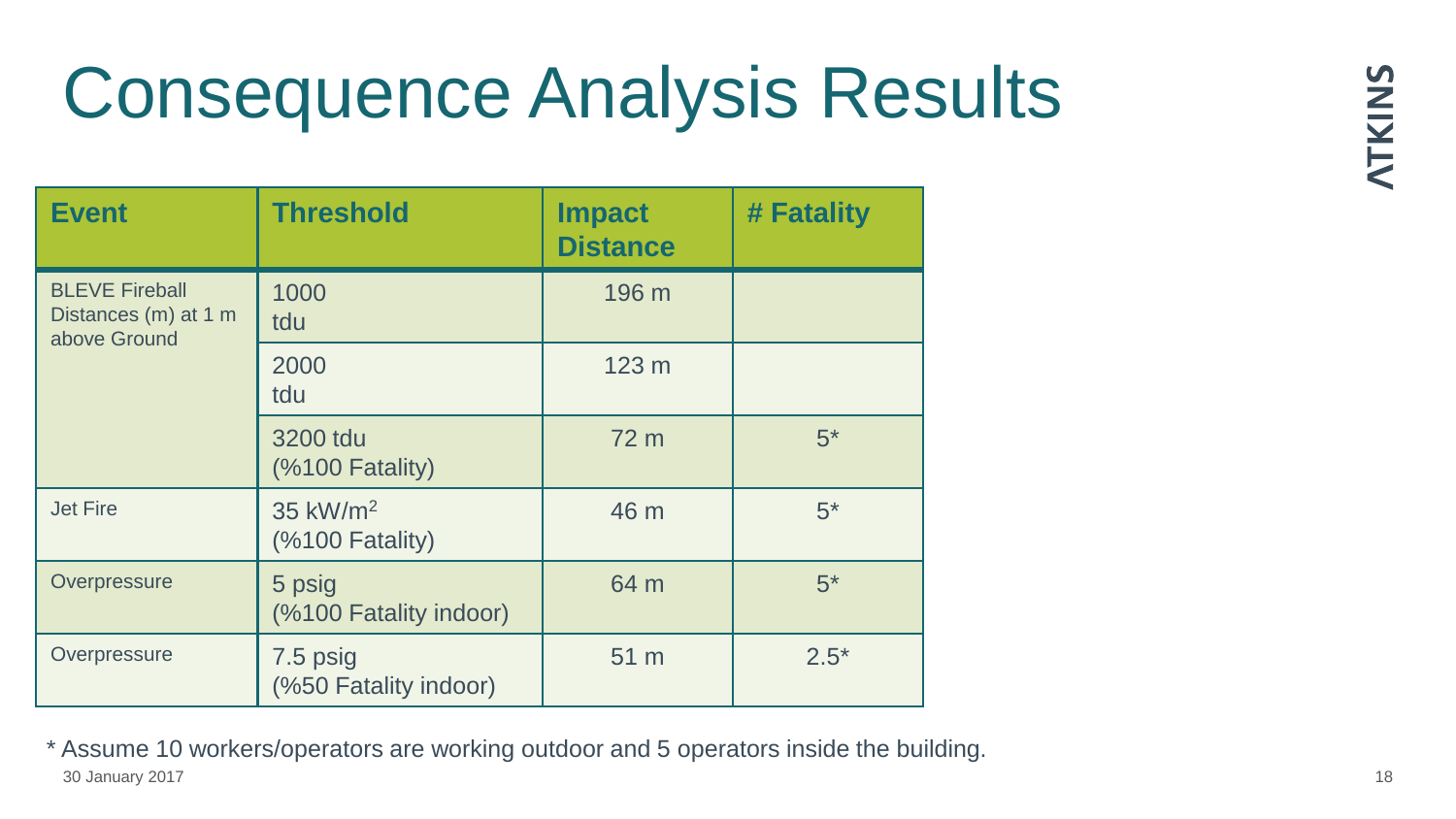## Original ETA

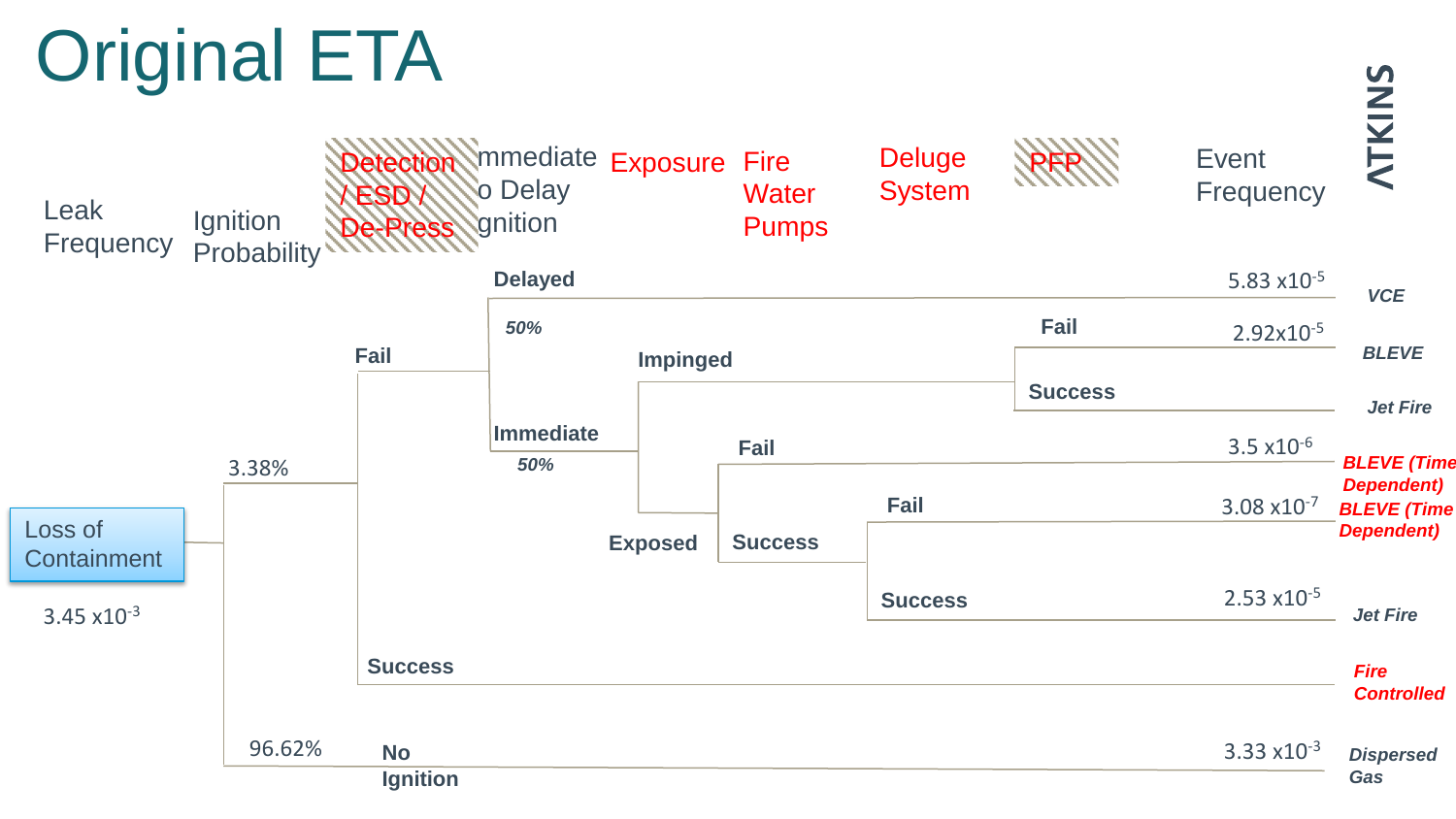## Risk Plotting

|               |                              | $< 10^{-6}$ | $10^{-6} <$ to $<$ 10 <sup>-4</sup> | $10^{-4} <$ to $< 10^{-3}$ | $10^{-3}$ < to < 10 <sup>-2</sup> | $10^{-2} <$ | Z  |
|---------------|------------------------------|-------------|-------------------------------------|----------------------------|-----------------------------------|-------------|----|
|               |                              |             | avg. 10-5                           | avg. 10 <sup>-4</sup>      | avg. $10^{-3}$                    | avg. 10-2   |    |
|               | $N = 50+$                    |             |                                     |                            |                                   |             |    |
|               |                              |             |                                     |                            |                                   |             |    |
|               | $N = 10$ to<br>50            |             | <b>BLEVE</b>                        |                            |                                   |             |    |
|               |                              |             |                                     |                            |                                   |             |    |
|               | $N=3$ to 10                  |             | <b>Jet Fire</b>                     |                            |                                   |             |    |
|               |                              |             |                                     |                            |                                   |             |    |
|               | $N=1$ to 2                   |             |                                     |                            |                                   |             |    |
|               |                              |             |                                     |                            |                                   |             |    |
|               | <b>Medical</b><br><b>Aid</b> |             |                                     |                            |                                   |             |    |
| 30 January 20 |                              |             |                                     |                            |                                   |             | 20 |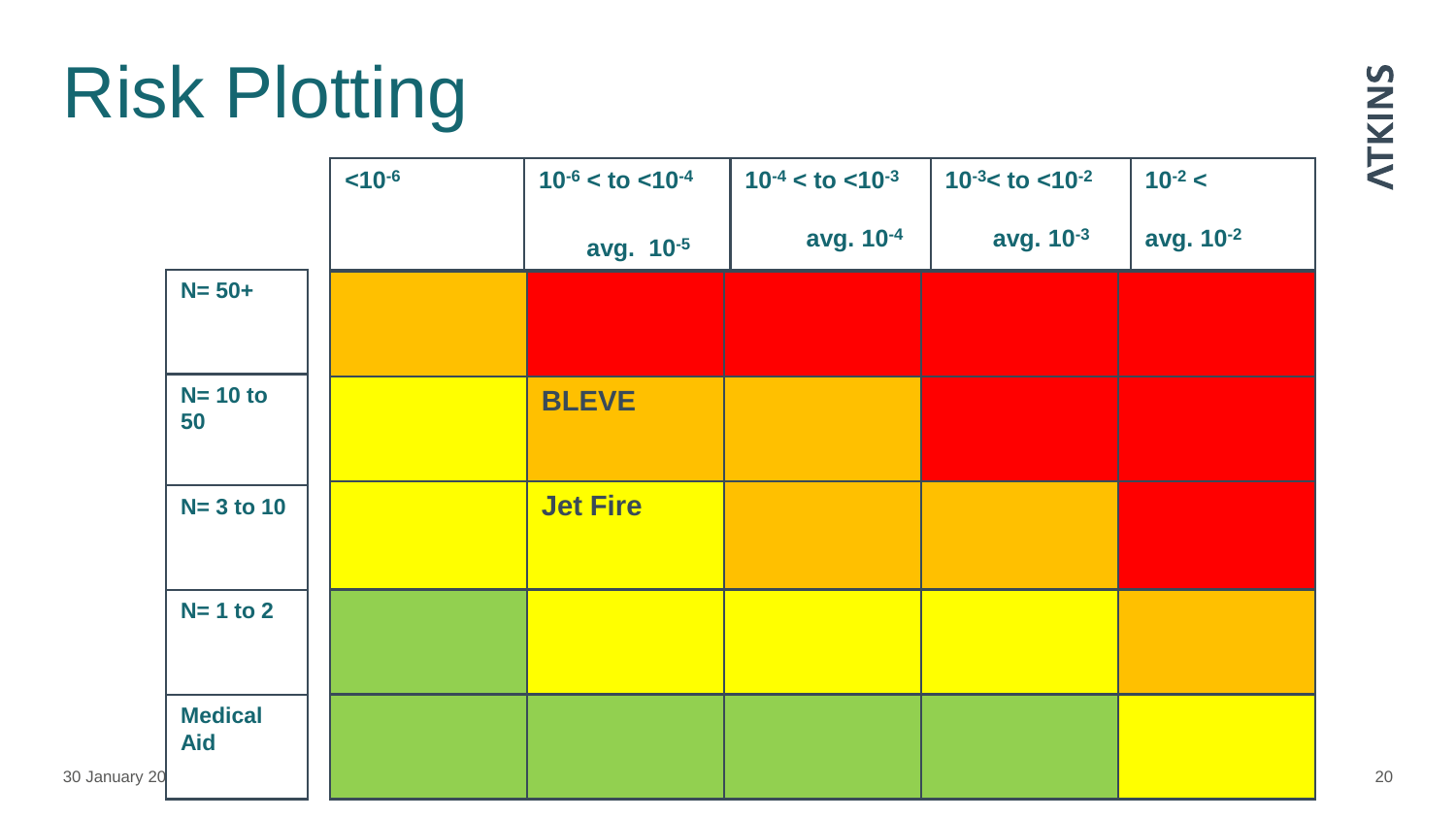## Defensive Fire Protection Design **Options**

- 1. Emergency Systems (ESD, F&G, Depressurization)
- 2. Passive Fire Protection
- 3. Emergency systems + Active Fire Protection
- 4. Emergency system + Passive Fire Protection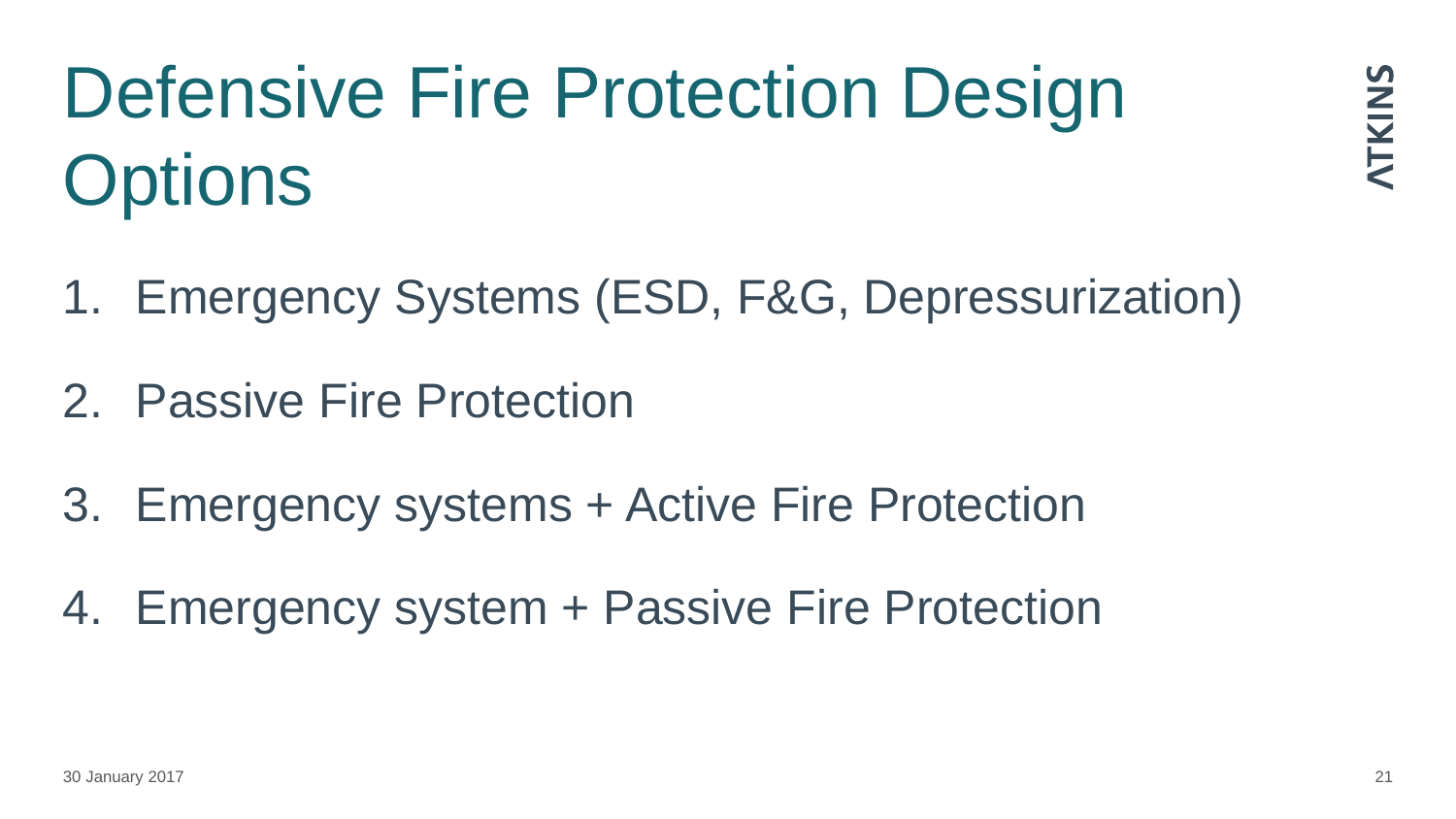#### Improvements

| <b>Improvement</b>                                     | <b>Improvement</b>       | <b>Existing PFD</b>   | <b>Improved</b><br><b>PFD</b> |
|--------------------------------------------------------|--------------------------|-----------------------|-------------------------------|
| <b>Firewater Diesel</b><br>Pump                        |                          | 0.12                  | 0.065                         |
| <b>Deluge Valve tests</b><br>Interval                  | From 3yrs to<br>6 months | 0.015                 | 0.0063                        |
| <b>Detection system</b><br><b>Valve tests Interval</b> | From 1 yr to 6<br>months | $4.95 \times 10^{-3}$ | $2.5 \times 10^{-3}$          |
| <b>ESDV</b> test interval                              | From 1 yr to 6<br>months | $2.9 \times 10^{-3}$  | $1.5 \times 10^{-3}$          |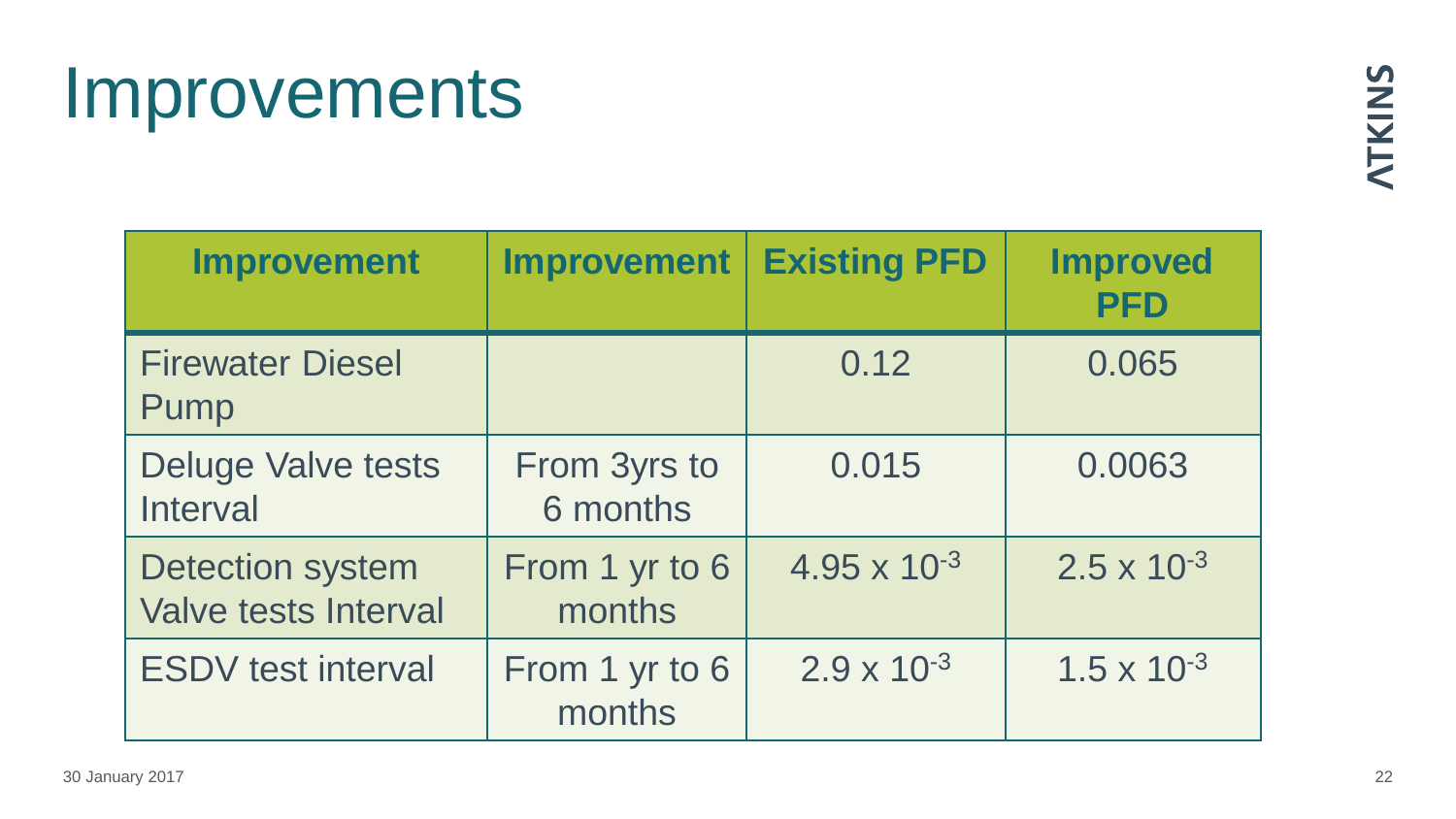## Improve Risk Frequency

| <b>Event</b>                    | 1<br><b>Detection/ESD/</b><br><b>Depress.</b> | $\overline{2}$<br><b>Passive Fire</b><br><b>Protection</b> | 3<br><b>Improved</b><br><b>F&amp;G/ESD/</b><br><b>Depress. &amp; AFP</b> | $\boldsymbol{4}$<br><b>Improved</b><br><b>F&amp;G/ESD/</b><br><b>Depress. &amp; PFP</b> |
|---------------------------------|-----------------------------------------------|------------------------------------------------------------|--------------------------------------------------------------------------|-----------------------------------------------------------------------------------------|
| <b>VCE</b>                      | $2.9 \times 10^{-6}$                          | $5.83 \times 10^{-5}$                                      | $1.36 \times 10^{-6}$                                                    | $1.34 \times 10^{-6}$                                                                   |
| <b>BLEVE</b>                    | $2.9 \times 10^{-6}$                          | $5.83 \times 10^{-8}$                                      | $7.15 \times 10^{-7}$                                                    | $1.34 \times 10^{-9}$                                                                   |
| <b>Jet Fire</b>                 | N/A                                           | $5.82 \times 10^{-5}$                                      | $6.2 \times 10^{-7}$                                                     | $1.33 \times 10^{-6}$                                                                   |
| <b>Controlled Fire</b>          | $1.11 \times 10^{-4}$                         | N/A                                                        | $1.14 \times 10^{-4}$                                                    | $1.14 \times 10^{-4}$                                                                   |
|                                 |                                               |                                                            |                                                                          |                                                                                         |
| <b>BLEVE Event</b><br>Frequency | $2.9 \times 10^{-6}$                          | $5.83 \times 10^{-8}$                                      | $7.15 \times 10^{-7}$                                                    | $1.34 \times 10^{-9}$                                                                   |

30 January 2017 23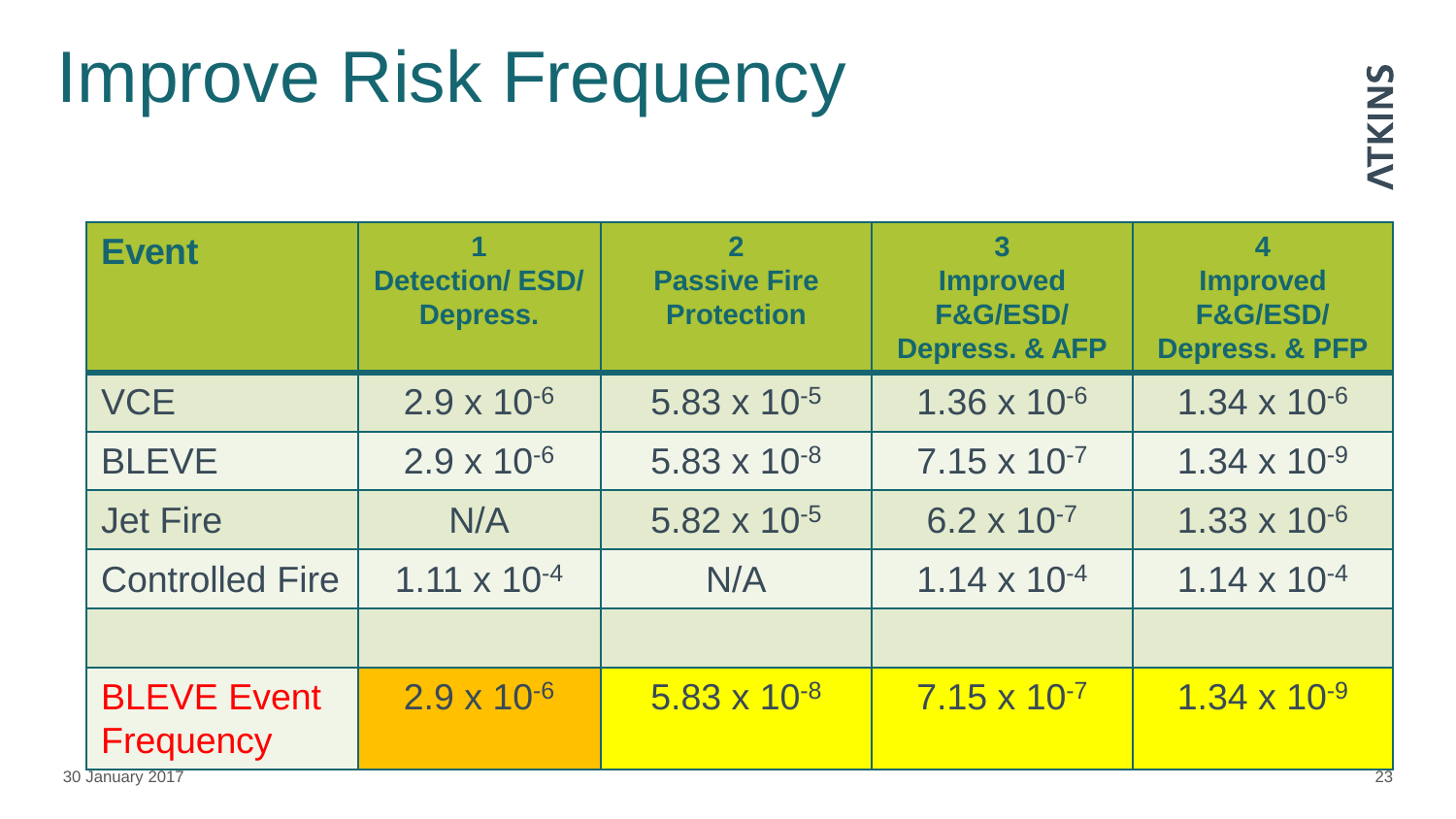## Improved Risk Plotting

|                              | $< 10^{-6}$              | $10^{-6} <$ to $<$ 10 <sup>-4</sup> | $10^{-4} <$ to $< 10^{-3}$ | $10^{-3}$ < to < 10 <sup>-2</sup> | $10^{-2} <$ |
|------------------------------|--------------------------|-------------------------------------|----------------------------|-----------------------------------|-------------|
|                              |                          | avg. 10-5                           | avg. 10-4                  | avg. 10-3                         | avg. 10-2   |
| $N = 50+$                    |                          |                                     |                            |                                   |             |
| $N = 10$ to 50               | <b>Option 2,3 &amp;4</b> | <b>Option 1</b>                     |                            |                                   |             |
| $N=3$ to 10                  |                          |                                     |                            |                                   |             |
| $N=1$ to 2                   |                          |                                     |                            |                                   |             |
| <b>Medical</b><br><b>Aid</b> |                          |                                     |                            |                                   |             |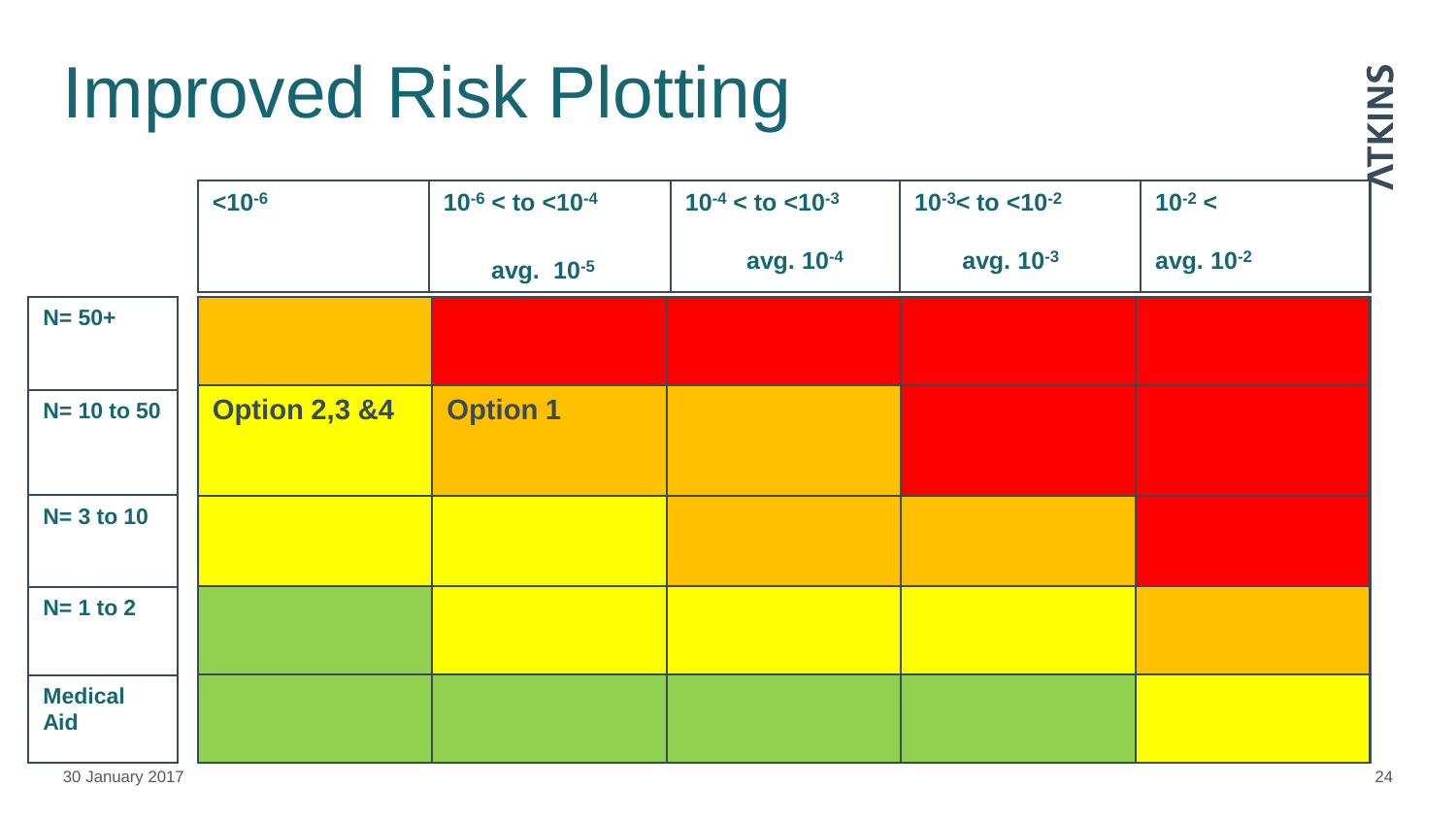## What would change the results

- Risk matrix structure
- **Type of Fire**
- Population Distribution
- Spacing, siting, building type
- Equipment arrangement
- Mechanical Integrity Program